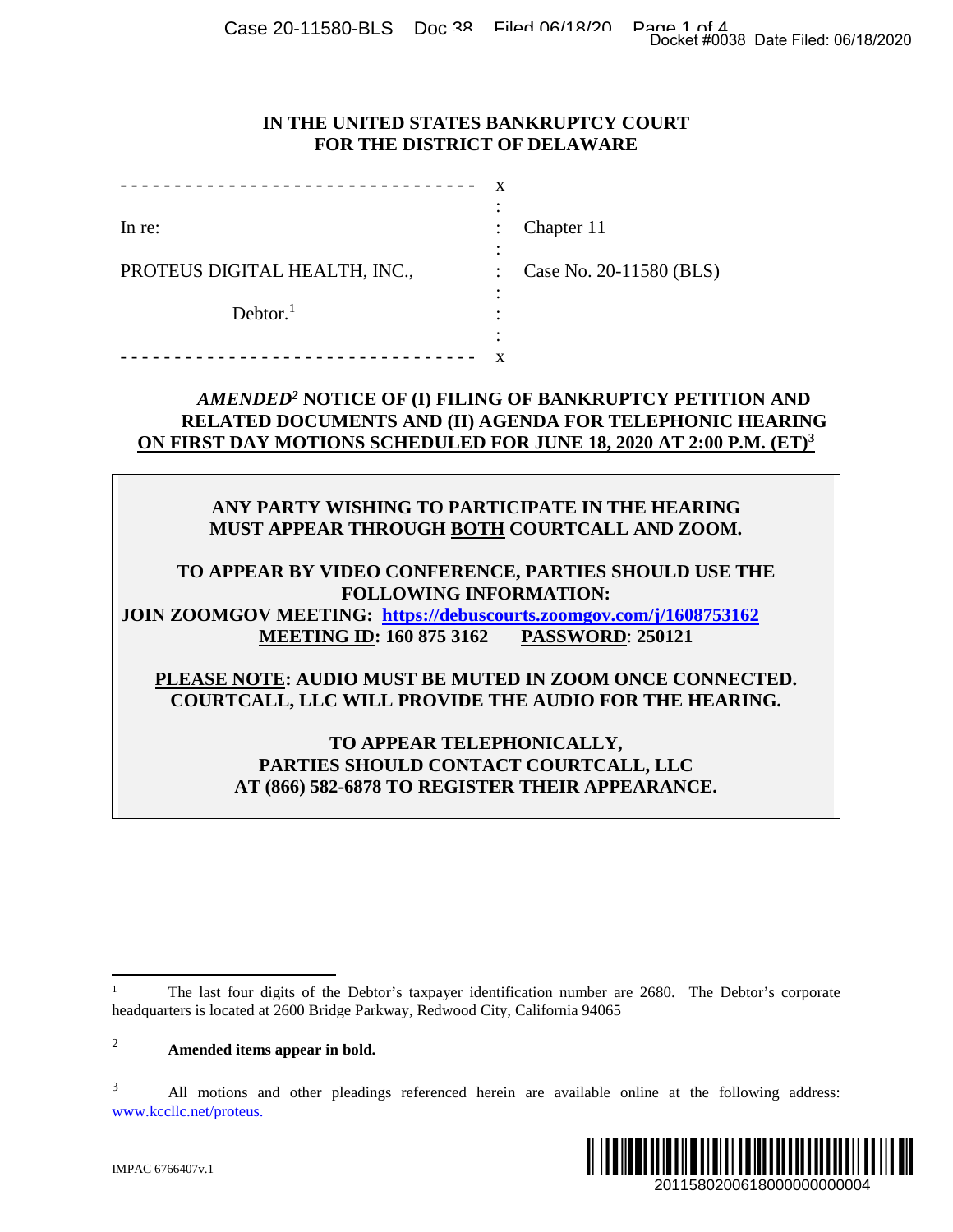## Case 20-11580-BLS Doc 38 Filed 06/18/20 Page 2 of 4

PLEASE TAKE NOTICE that on June 15, 2020, the above-captioned debtor and debtor in

possession (collectively, the "Debtor") filed the following voluntarily petition (the "Petition") for

relief under chapter 11 of title 11 of the United States Code, 11 U.S.C. §§ 101-1532:

- A. Voluntary Petition:
	- 1. Proteus Digital Health, Inc.

PLEASE TAKE FURTHER NOTICE that on June 16, 2020, in addition to the filing of the

petition, the Debtor filed the following first day motions and related pleadings (collectively, the

"First Day Motions").

- B. First Day Declaration:
	- 2. Declaration of Lawrence R. Perkins in Support of the Debtor's Chapter 11 Petition and First Day Pleadings [Docket No. 2 - filed June 16, 2020]
- C. First Day Motions:
	- 3. Debtor's Motion for Interim and Final Orders Pursuant to 11 U.S.C. §§ 105(a), 363, 507(a), 541, 1107(a) and 1108, and Fed. R. Bankr. P. 6003 and 6004, to *Inter Alia*, (I) Authorize, But Not Direct, the Debtor to Pay Prepetition Wages, Compensation and Employee Benefits; (II) Authorize, But Not Direct, the Debtor to Continue Certain Employee Benefit Programs in the Ordinary Course; (III) Authorize All Banks to Honor Prepetition Checks for Payment of Prepetition Employee Obligations; and (IV) Grant Other Related Relief [Docket No. 3- filed June 16, 2020]
	- 4. Debtor's Motion for Interim and Final Orders Pursuant to 11 U.S.C. §§ 105(a) and 366 (I) Approving Debtor's Proposed Form of Adequate Assurance of Payment, (II) Establishing Procedures for Resolving Objections by Utility Companies, and (III) Prohibiting Utility Companies from Alerting, Refusing or Discontinuing Service [Docket No. 4 - filed June 16, 2020]
	- 5. Debtor's Motion for Interim and Final Orders Authorizing Debtor to (I) Maintain Existing Insurance Policies and Pay All Obligations Arising Thereunder; and (II) Renew, Revise, Extend, Supplement or Enter into New Insurance Policies Pursuant to 11 U.S.C. §§ 105, 361, 362, 363, 1107 and 1108**,** and Fed. R. Bankr. P. 6003 and 6004 [Docket No. 5 - filed June 16, 2020]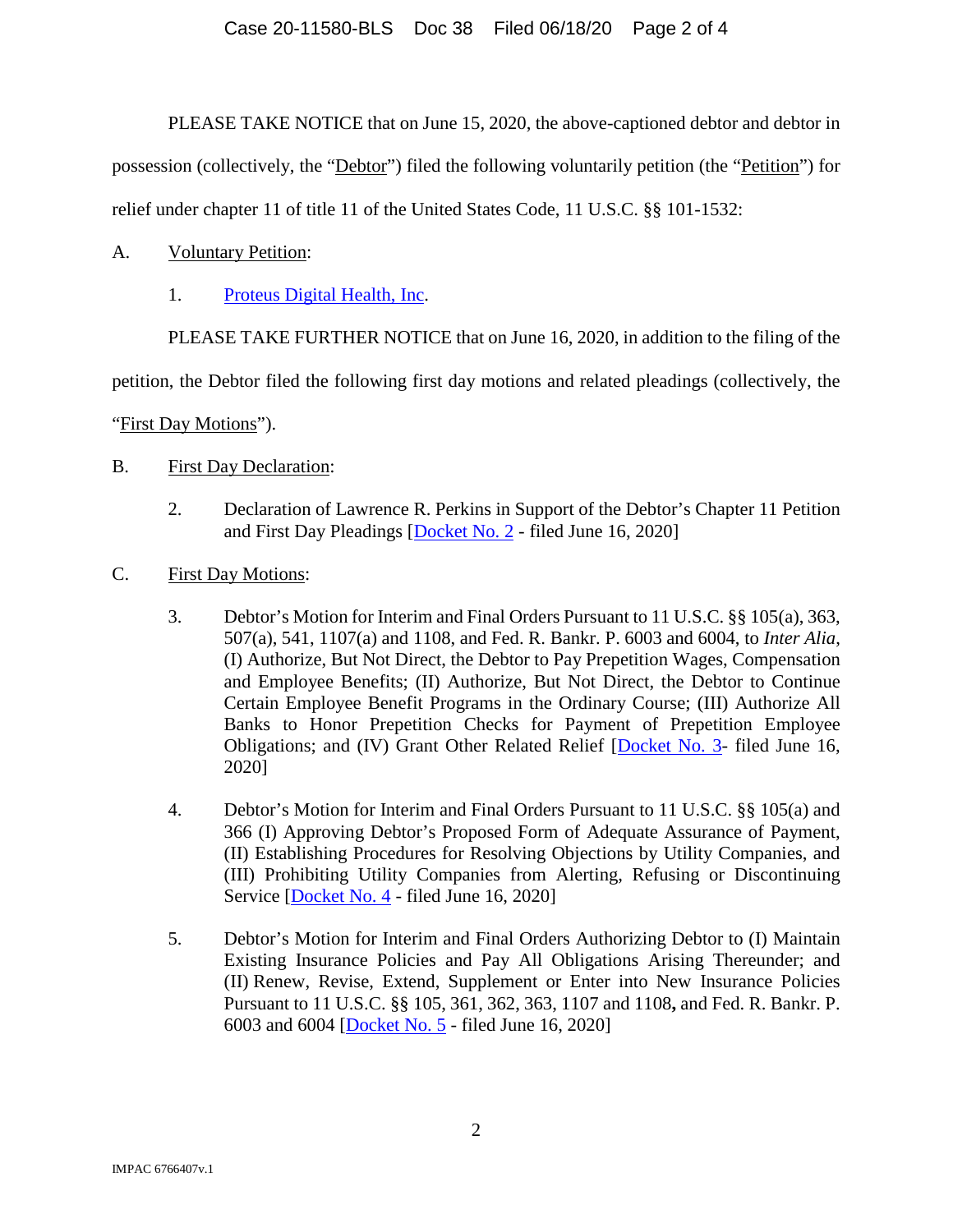- 6. Debtor's Application for Authorization to Employ and Retain Kurtzman Carson Consultants LLC as Claims and Noticing Agent *Nunc Pro Tunc* to the Petition Date [Docket No. 6 - filed June 16, 2020]
- 7. Debtor's Motion for Interim and Final Orders (A) Authorizing the Debtor to (I) Continue to Operate Its Cash Management System, (II) Honor Certain Prepetition Obligations Related Thereto and (III) Maintain Existing Business Forms; (B) Authorizing the Debtor's Banks to Honor All Related Payment Requests and (C) Granting Related Relief [Docket No. 7 - filed June 16, 2020]
- 8. Debtor's Motion for Entry of Interim and Final Orders (I) Authorizing Debtor to Use Cash Collateral, (II) Granting Adequate Protection to Secured Lender, (III) Scheduling Final Hearing, and (IV) Granting Related Relief [Docket No. 8 - filed June 16, 2020]
- 9. **Debtor's s Motion for Entry of an Order Shortening and Limiting the Notice with Respect to the Debtor's Omnibus Motion for Entry of an Order Pursuant to 11 U.S.C. §§ 105(a), 363(b), 365(a) and 503(c) and Fed. R. Bankr. P. 6003, 6004, and 6006 (I) Authorizing Debtor's Payments Under, and Assumption of, Certain Prepetition Retention Bonus Agreements and (II) Granting Certain Related Relief [Docket No. 33- filed June 17, 2020]** 
	- a. **Debtor's Omnibus Motion for Entry of an Order Pursuant to 11 U.S.C. §§ 105(a), 363(b), 365(a) and 503(c) and Fed. R. Bankr. P. 6003, 6004, and 6006 (I) Authorizing Debtor's Payments Under, and Assumption of, Certain Prepetition Retention Bonus Agreements and (II) Granting Certain Related Relief [Docket No. 34- filed June 17, 2020]**

## **Status: This matter will go forward at the direction of the Court solely with respect to scheduling.**

PLEASE TAKE FURTHER NOTICE that a telephonic and video hearing with respect to

the First Day Motions is scheduled for **June 18, 2020 at 2:00 p.m. (ET)** at the United States Bankruptcy Court for the District of Delaware, 824 North Market Street, 6th Floor, Courtroom 1, Wilmington, Delaware 19801 before The Honorable Brendan Linehan Shannon, United States Bankruptcy Judge for the District of Delaware. Parties who wish to participate in the First Day Hearing may do so by contacting CourtCall at (866) 582-6878 AND by joining the Zoom hearing

at https://debuscourts.zoomgov.com/j/1608753162: meeting ID 160 875 3162; password 250121